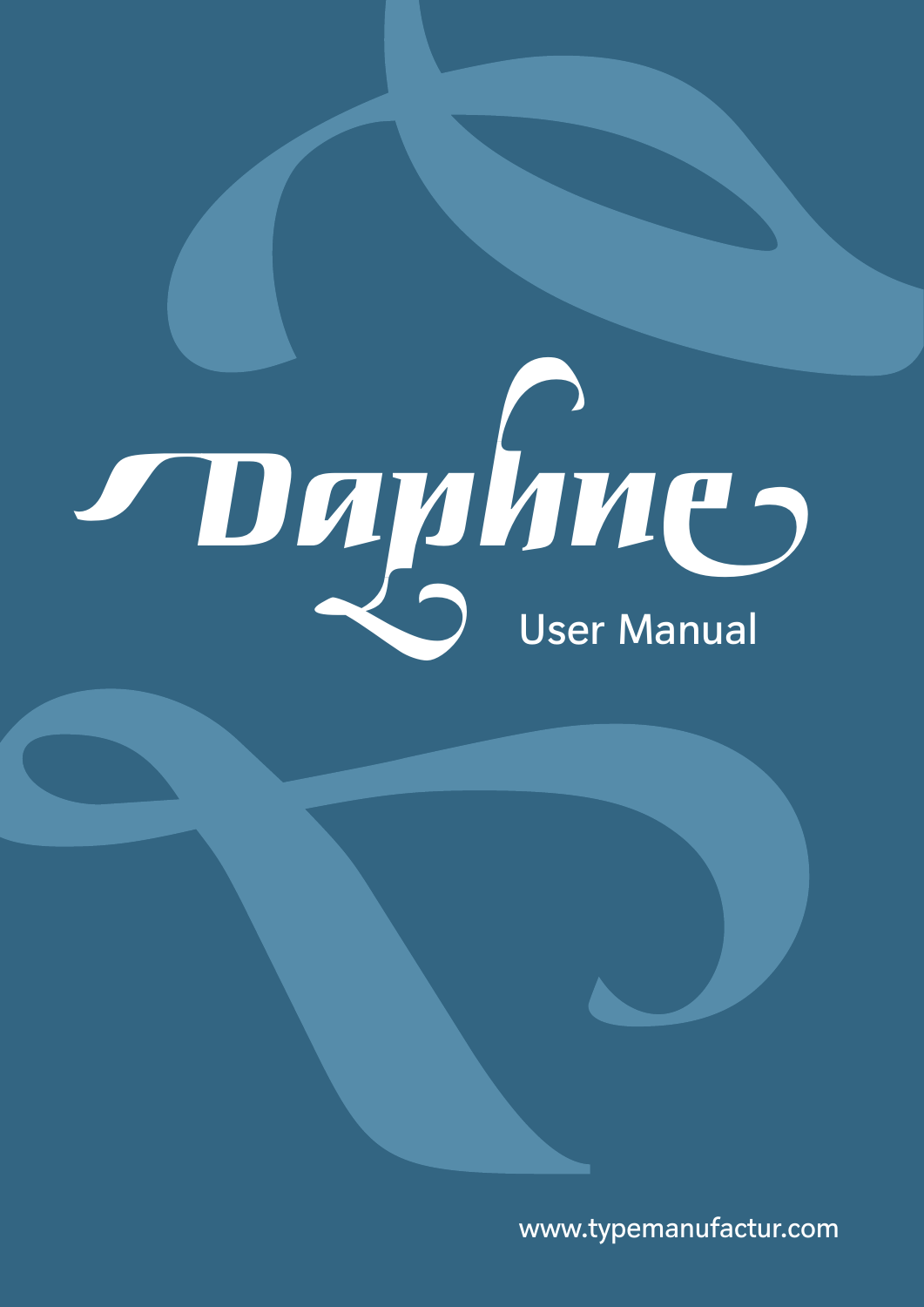Unlike Daphne Basic, Daphne Expert contains a large number of OpenType features. OpenType features provide advanced typographic performance and can be accessed by almost all professional layout software. The features can be accessed via the Opentype palette (Illustrator) or the Character palette (InDesign and QuarkXpress). All glyphs available with the font can be seen in the Glyph palette.

Summarized Instructions

# **Swash**

Swash letters are available for certain characters.

# **Stylistic Alternates and Stylistic Sets (01 and 02)**

Alternate glyphs are available using this feature.

# **Ligatures and Contextual Ligatures**

Besides standard ligatures, the character pairs ch und ck are also available.

# **Contextual Alternates**

A large number of swashes are available to add to certain characters. Type either a sequence of asterisks before a character or a sequence of plus signs after a character. The Swash, Stylistic Alternates, Stylistic Sets, Contextual Ligatures and Historical Forms features can also be applied by typing a # before the character. Swashes are also available for many accented and other language-specific characters. Do not increase or decrease the spacing between the characters as it will lead to incorrect connections of swash and base glyph.

### **Historical Forms**

The lowercase s can be changed to its historical form.

### **Different Numerals and Fractions**

Daphen Expert contains Lining and Oldstyle figures (both proportional and tabular), superior and inferior figures, and fractions.

# Input chart for accessing swash letters and alternate glyphs using the Contextual **Alternates feature:**

\*\*\*\*\*A \*\*\*\*\*\*B \*C \*\*\*\*\*\*D \*\*\*\*\*\*F \*\*\*F \*\*G \*\*\*\*\*\*H \*\*\*\*\*\*\*J \*\*\*\*\*\*\*J \*\*\*\*\*\*\*\*K \*\*\*\*\*\*I \*\*\*\*\*\*Y \*Z a+++++ \*\*\*\*\*\*\*\*\*b \*c c\*\*\*h c\*\*\*k \*\*\*\*\*\*\*d+++++ e+ \*\*\*f+ \*\*\*fi \*\*\*fl \*\*\*r \*s+ t+ \*\*\*u+++++ \*\*\*v \*\*\*\*w \*\*\*\*x \*\*\*\*\*\*v \*z \*\*\*\*\*\*\*\*\*\*\*  $#F$ #r #t \*\*\*#y #z \*\*\*##ß \*\*#s++ ##s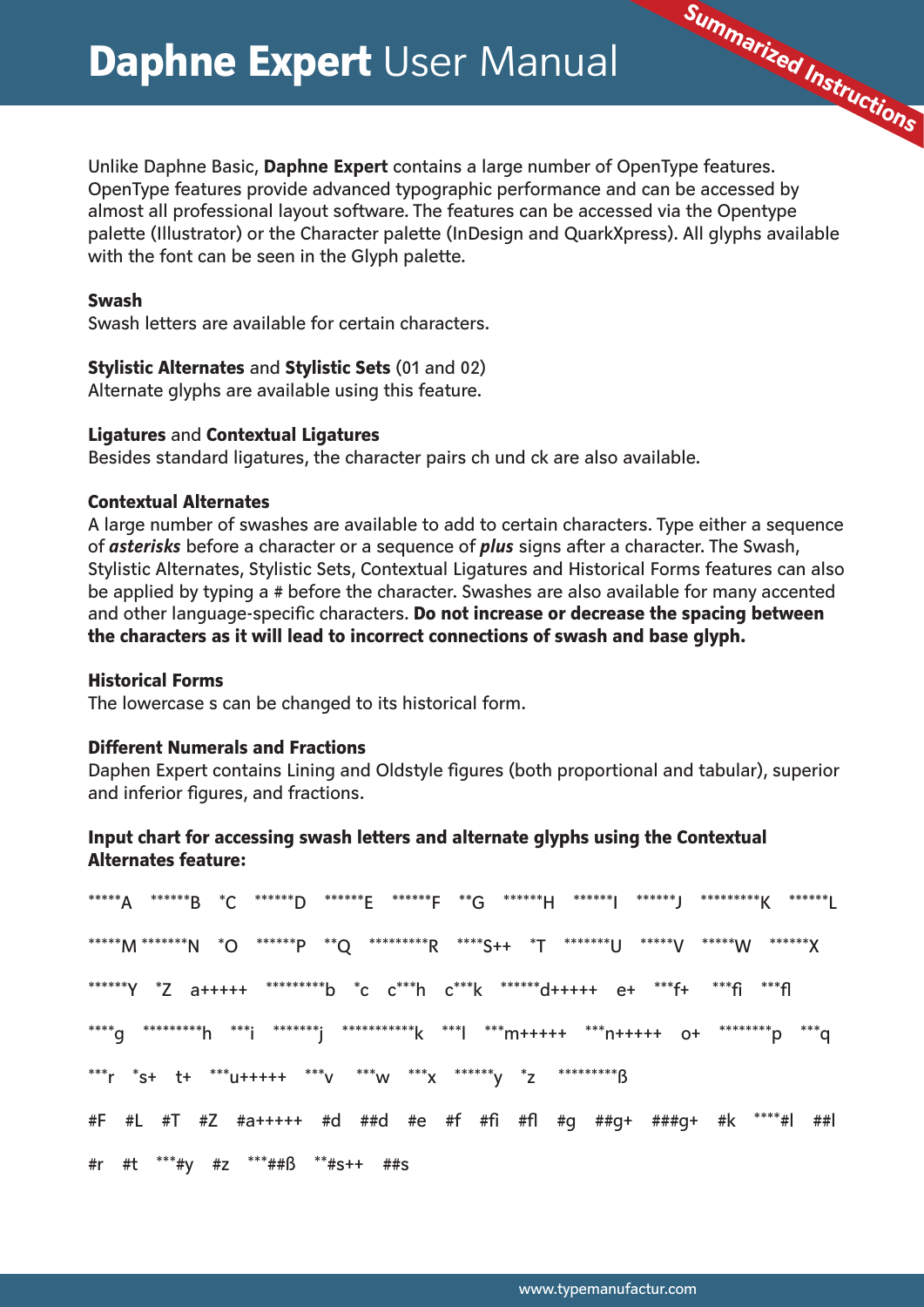# **Contextual Alternates**

A large number of swashes are available to add to certain characters. Type either a sequence of asterisks before a character or a sequence of plus signs after a character. Swashes are also available for many accented and other language-specific characters.

Do not increase or decrease the spacing between the characters as it will lead to incorrect connections of swash and base glyph.

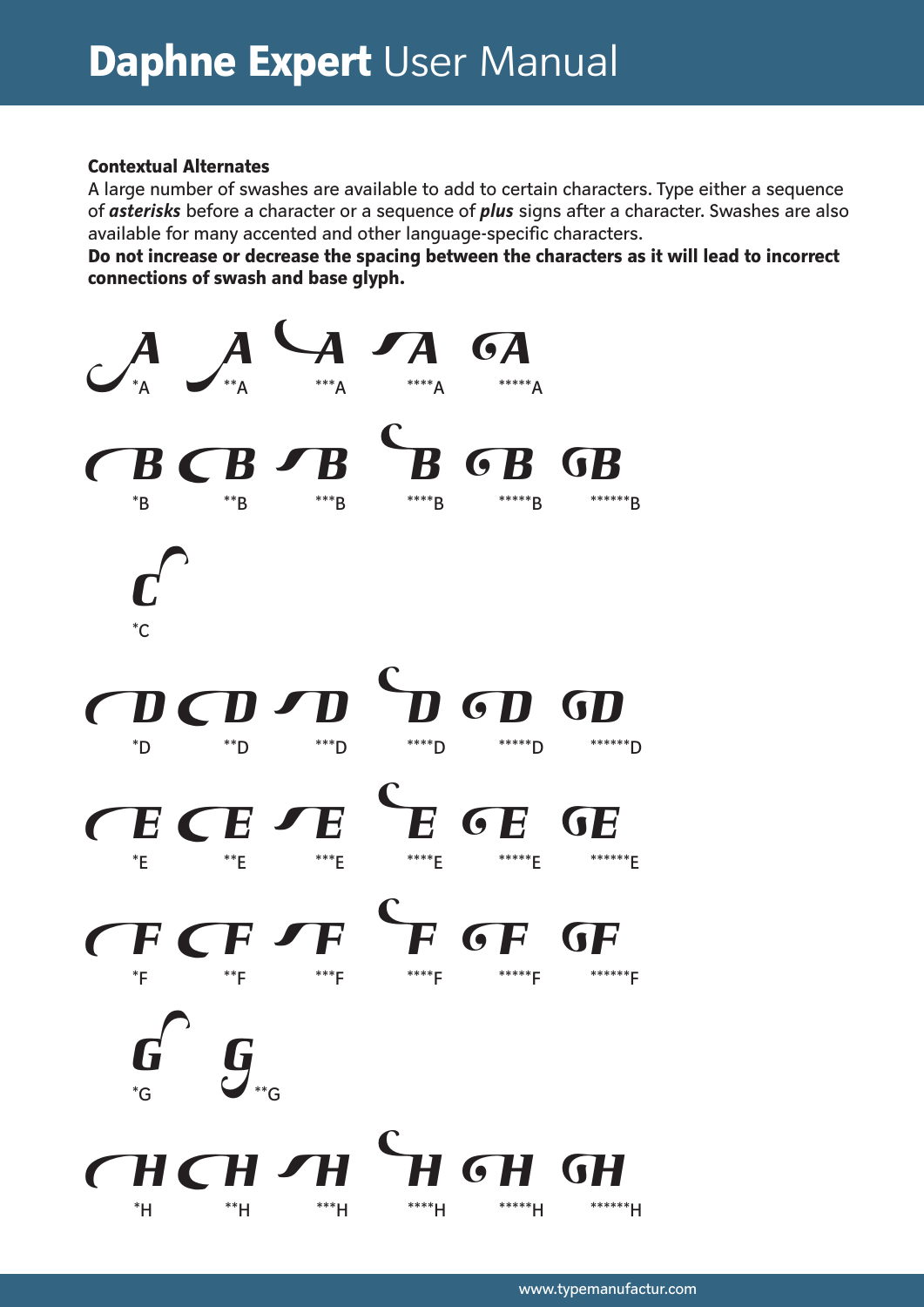

www.typemanufactur.com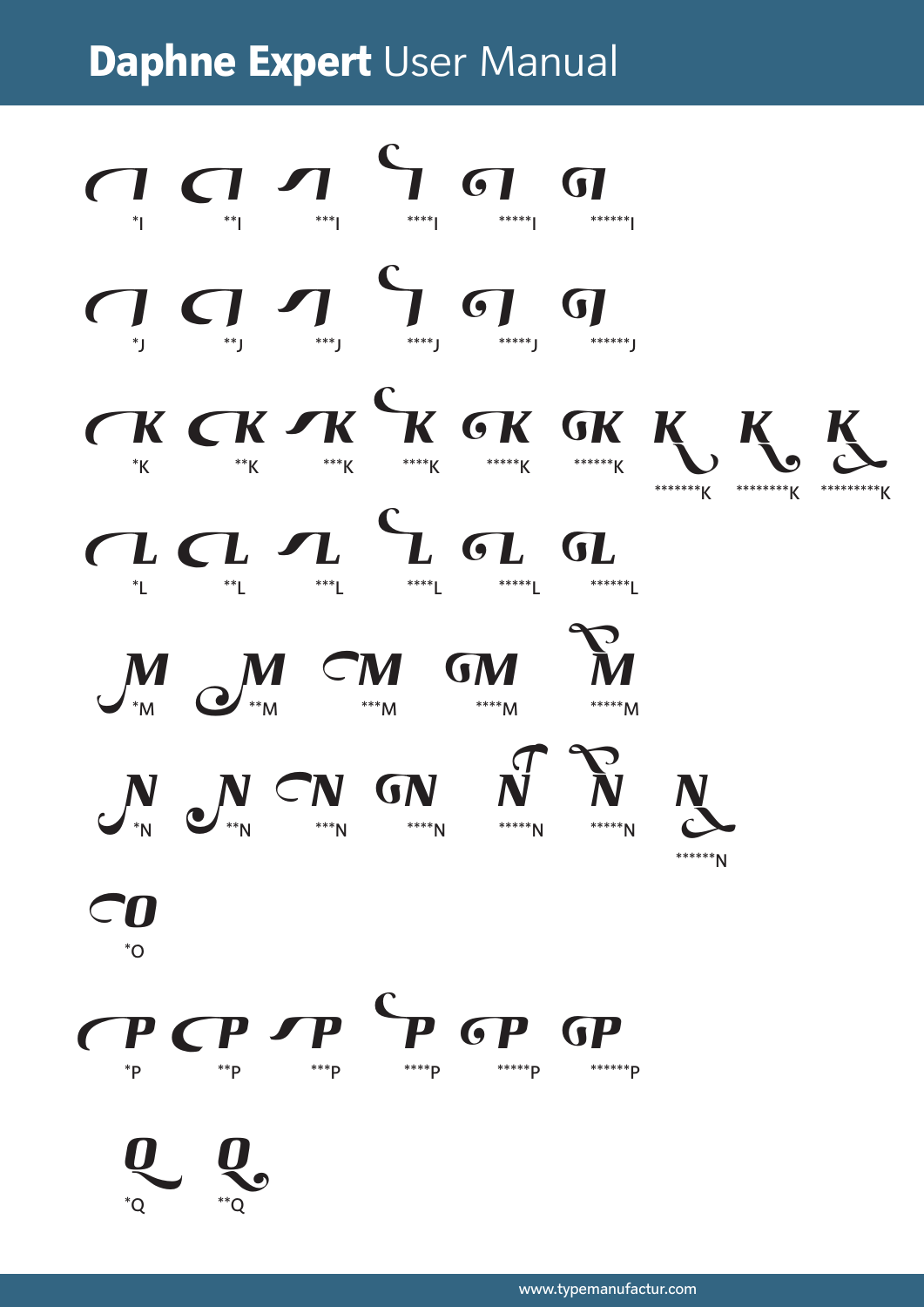

www.typemanufactur.com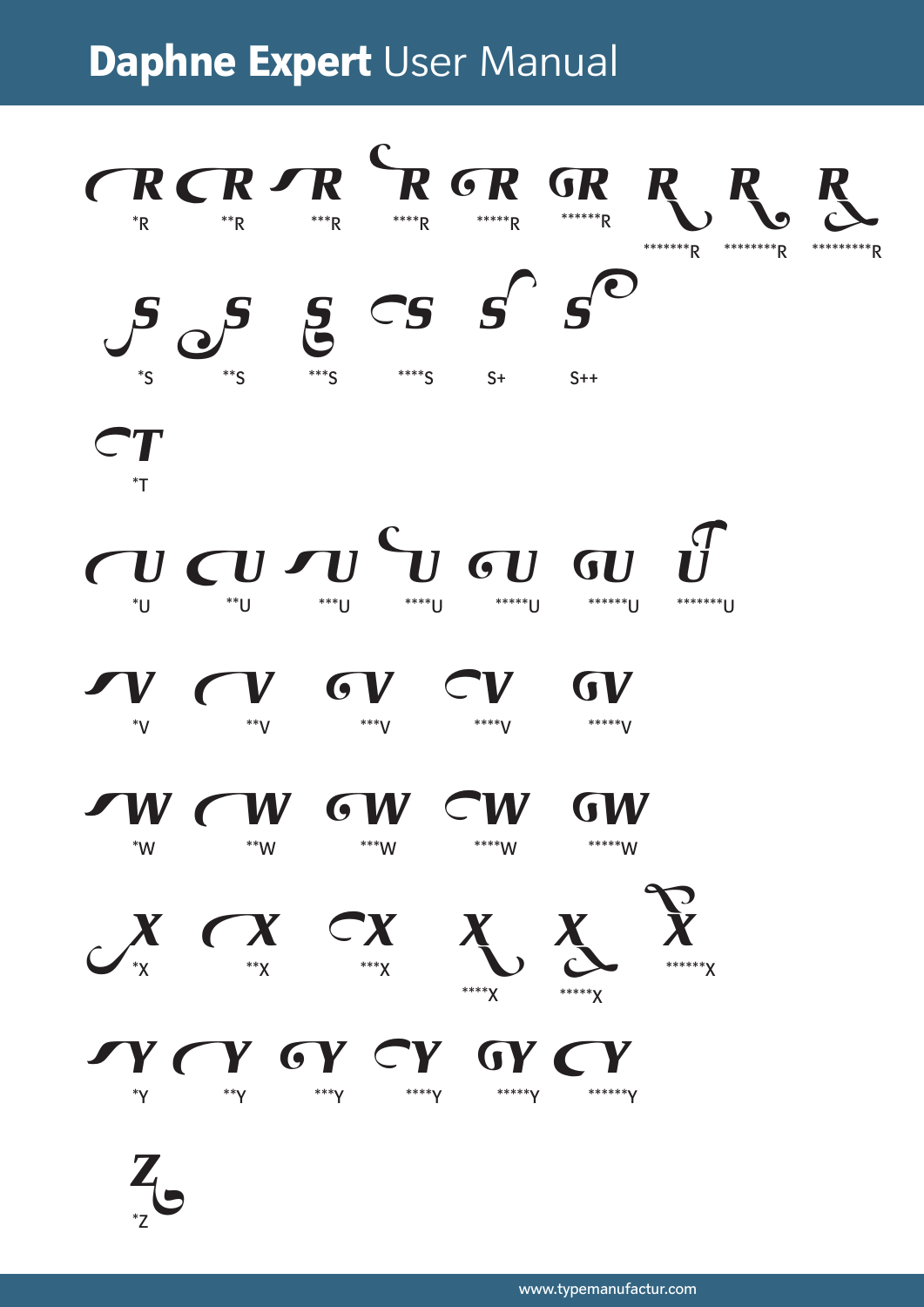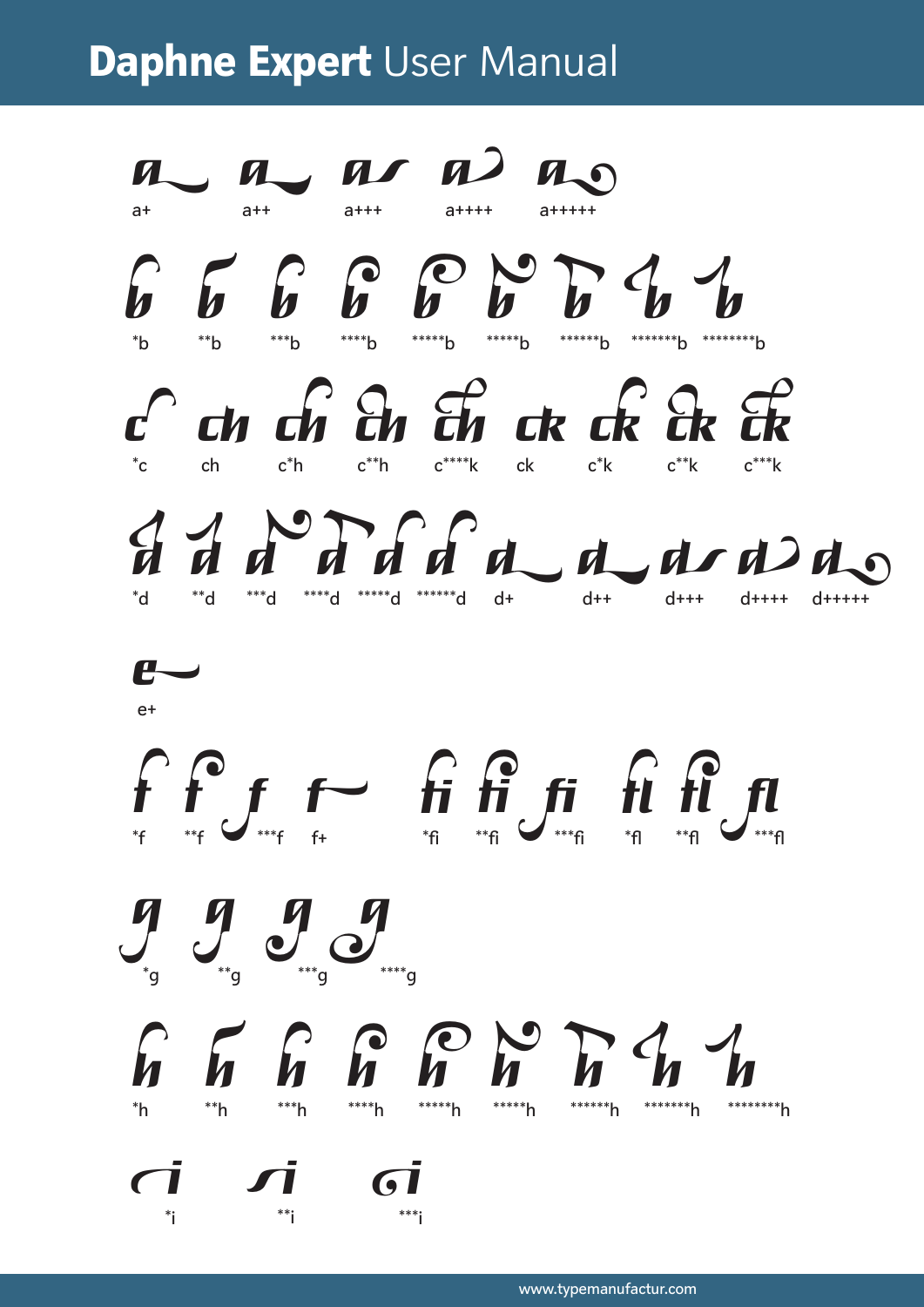$\int_{\gamma} \int_{\gamma} \underbrace{J}_{\gamma} \underbrace{J}_{\gamma} \underbrace{J}_{\gamma} \underbrace{J}_{\gamma} \underbrace{\gamma} \underbrace{\gamma} \underbrace{\gamma} \underbrace{\gamma} \underbrace{\gamma}$ RERRRRKKKRK  $\Gamma$  1  $\Gamma$  $CM$  om  $GM$   $m$   $m$   $m$   $m$   $m$   $m$  $\sum_{n=1}^{\infty}$  and  $\sum_{n=1}^{\infty}$  and  $\sum_{n=1}^{\infty}$  and  $\sum_{n=1}^{\infty}$  and  $\sum_{n=1}^{\infty}$  and  $\sum_{n=1}^{\infty}$  and  $\sum_{n=1}^{\infty}$  and  $\sum_{n=1}^{\infty}$  and  $\sum_{n=1}^{\infty}$  and  $\sum_{n=1}^{\infty}$  and  $\sum_{n=1}^{\infty}$  and  $\sum_{n=1}^{\infty$  $m+$  $m++$  $m++++$ CH UM CH HUM HUM HO  $n^*$ n  $n^*$ n  $n^*$ n n+  $\mathbf{r}$  $O<sup>+</sup>$ n n n n n n n ch  $P$ <sup>\*\*\*</sup>\* p  $P$ \*\*\*\*\*\*p \*\*\*\*\*\*\*p \*\*\*\*\*\*\*\*p \*\*\*\*\*\*\*\*p  $9/2$ 

T' ST' GI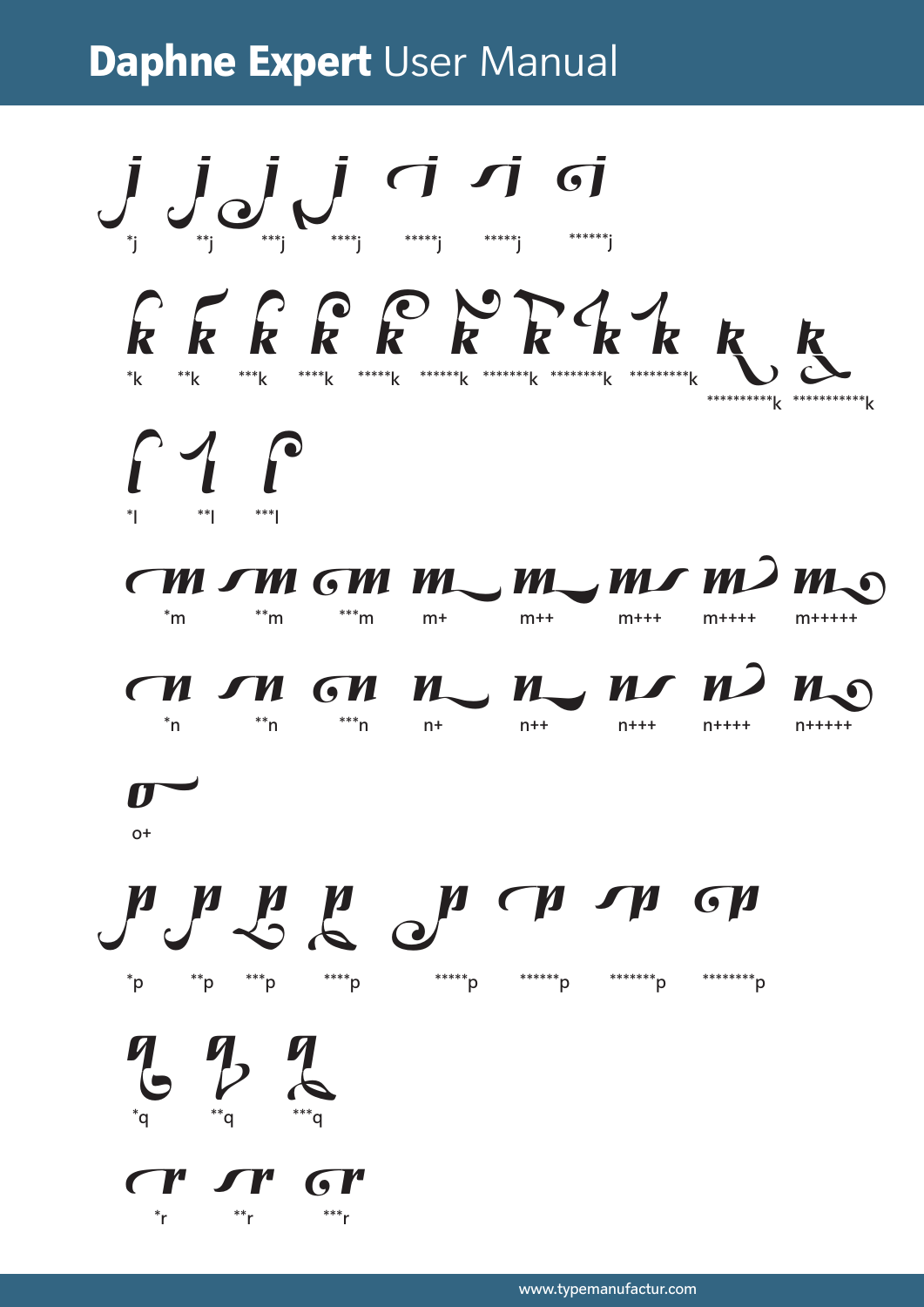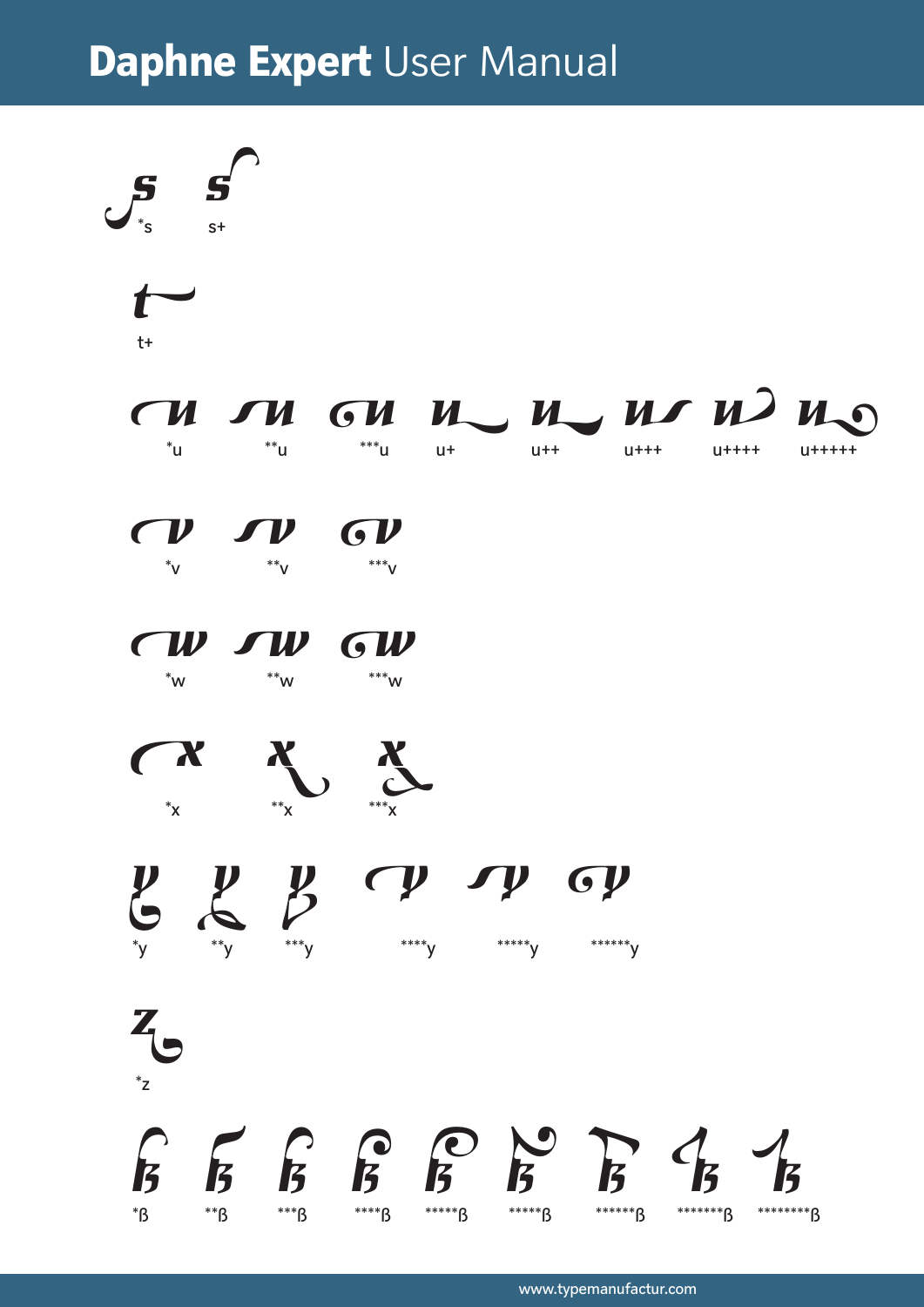The OpenType features Swash, Stylistic Alternates, Stylistic Sets, Contextual Ligatures and Historical Forms can also be applied by typing a # before the character.

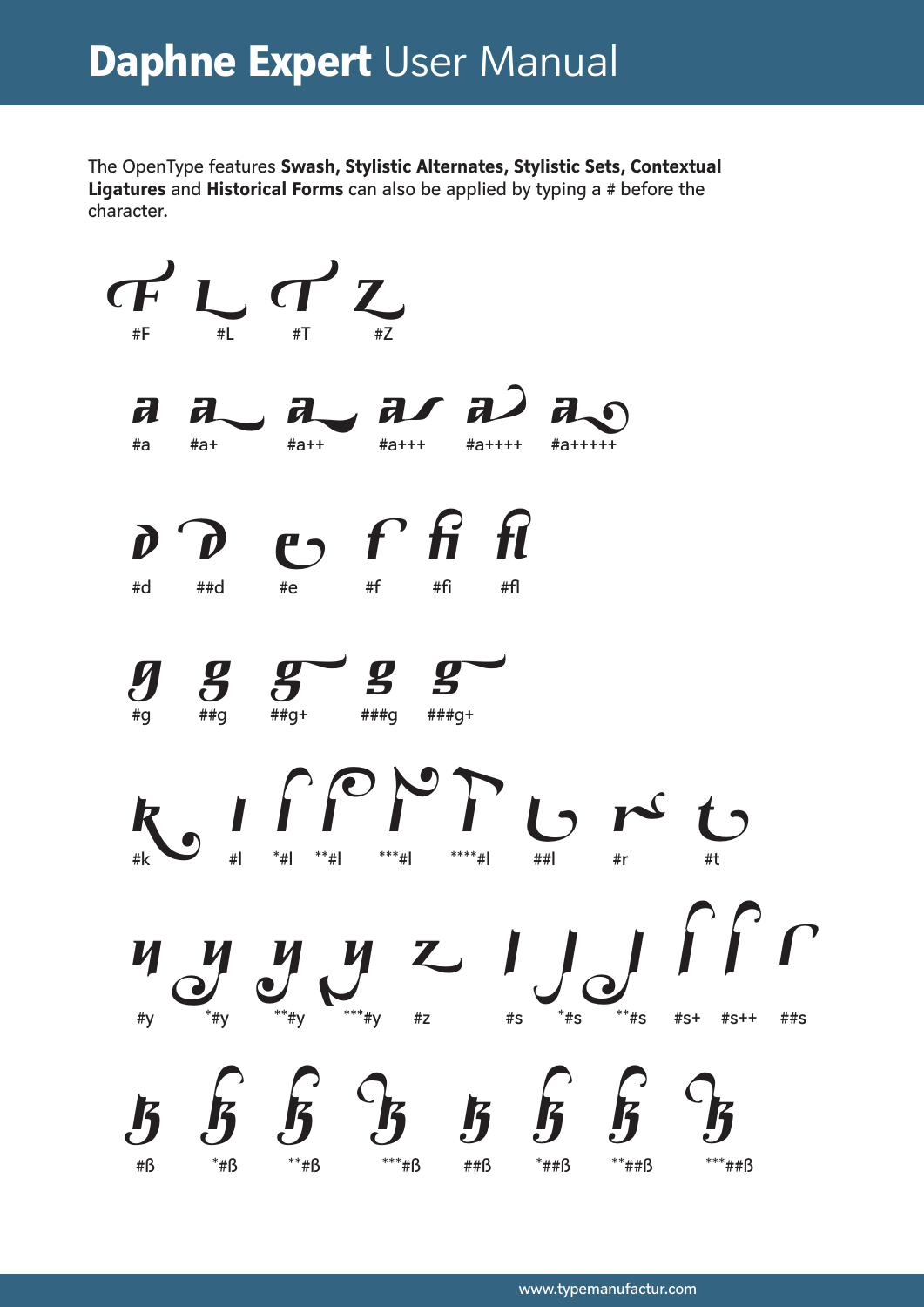# Swash

Swash letters are available for certain characters.



# Stylistic Alternates and Stylistic Sets

Alternate glyphs are available using Stylistic Alternates (QuarkXpress, Illustator, Photoshop) or Stylistic Set 01 and Stylistic Set 02 (InDesign).